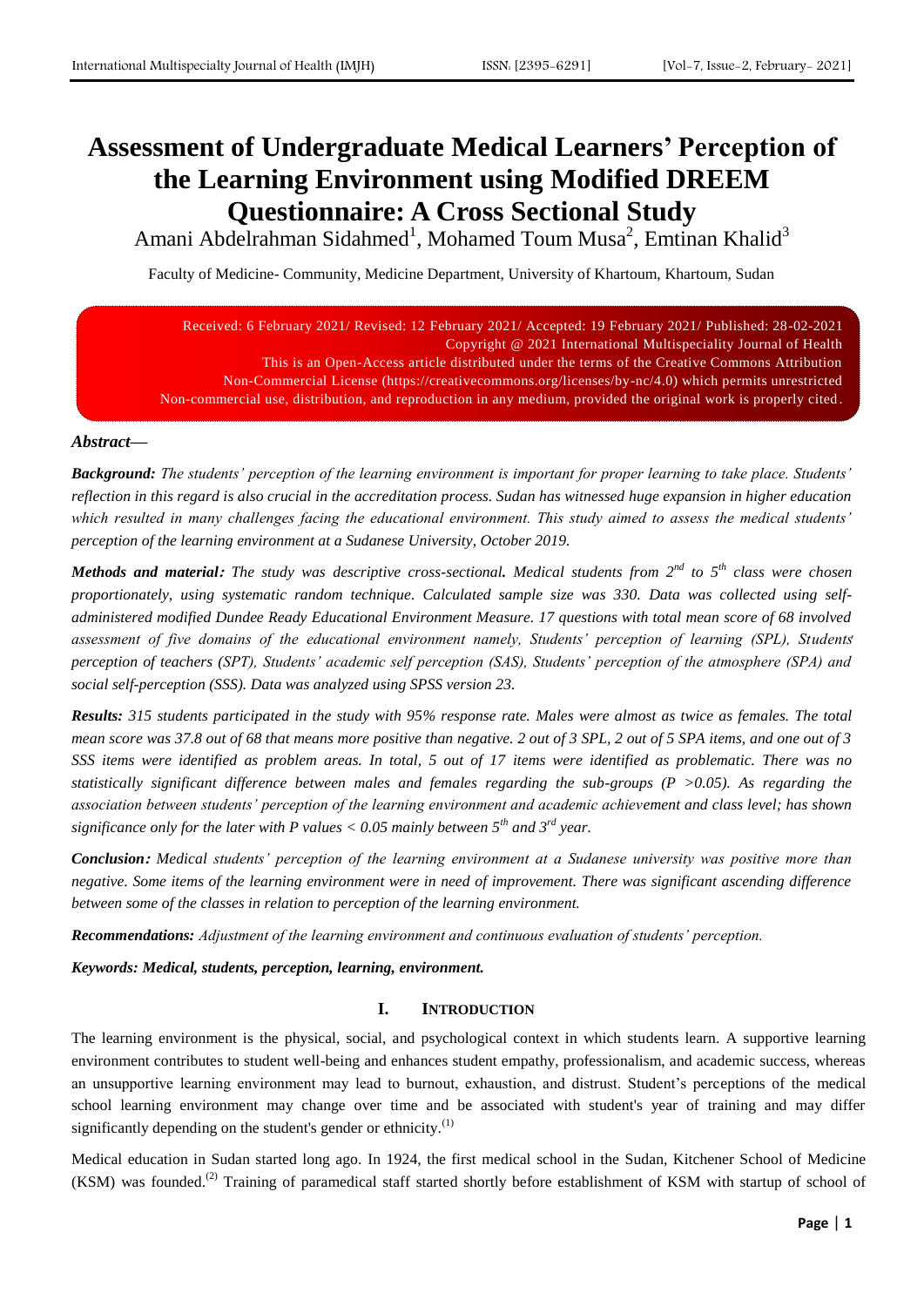medical assistants in 1918 and another school of modern midwifery in 1921.<sup>[\(3\)](#page-9-0)</sup> Juba university medical school was established in 1977 and Gezira university medical school in 1978. In the 1990s, there was a huge expansion in higher education, particularly in colleges of medicine, with more than 30 being established.<sup>[\(4\)](#page-9-1)</sup> Currently, Sudan has more than 60 colleges of medicine.<sup>[\(5\)](#page-9-2)</sup> The intake of students to medical schools had increased from 300 to 1500 in one year 1991. Around 2009 more than 2500 students were admitted.<sup>[\(6\)](#page-9-3)</sup> This expansion was accompanied by shortage in qualified staff and basic infrastructure.<sup>[\(4\)](#page-9-1)</sup> The students' perception of the learning environment has been assessed globally, regionally and to some extent locally.

The Dundee Ready Education Environment Measure (DREEM) questionnaire was found to be an important instrument for measuring students' opinions on the educational climate in Turkey. It was administered to undergraduate students from 11 different medical faculties all over Turkey and the scores were compared and positive scores with some questionable areas were found.<sup>[\(7\)](#page-9-4)</sup>

Studies have also been done in the region. A study was conducted to investigate students' perception of the educational climate in a medical school in Dammam, Kingdom of Saudi Arabia. The result concluded that perception of medical students about the educational climate was more positive than negative and highlighted the importance of addressing the weak areas and addressing the issues raised by students.<sup>[\(8\)](#page-9-5)</sup>

Another study was conducted in Basra (Iraq) to evaluate the educational environment. All results in every parameter of the educational environment inventory, whether total mean score or the five subscales, showed presence of low values probably related to the traditional system of teaching which needed consideration and solutions.<sup>[\(9\)](#page-9-6)</sup> In Sudan, some studies have been done for example: evaluation of the students' perception of the learning environment of the faculty of medicine at Gezira university (Sudan) which revealed differences in perception related to year of study and academic performance.<sup>(10)</sup> With the explosion of higher education more studies are needed in Sudan to explore the needs of medical colleges and try to meet them as a step forward to attain accreditation.

The 1990s era had witnessed an explosion in medical education, as a result of which 25 new medical schools were established. Most of these are in Khartoum state.<sup>[\(11\)](#page-9-7)</sup> Since then more and more medical colleges are being established. This explosion was associated with various problems such as an increased student intake without adequate resources for support. Due to the improper planning, the medical educational system suffered major impedance.<sup>[\(2\)](#page-8-1)</sup> This together with the accreditation process through which medical colleges must pass, makes assessment of the learning environment an urgent and important issue. Being chartered, licensed and/or accredited by the appropriate Sudanese higher education-related organization is the most important step in ranking universities in Sudan.<sup>[\(12\)](#page-9-8)</sup> Assessment of the students' perception of the learning environment plays important role.

Students' perception of the learning environment has great effects on their responses to learning processes. Even changing the physical structure of a classroom is one way to alter the environment of a classroom and influence students' perception.<sup>[\(7\)](#page-9-4)</sup>

Understanding the changes in perceptions of the learning environment related to student characteristics and year of training could inform interventions that facilitate positive experiences in undergraduate medical education.<sup>[\(1\)](#page-8-0)</sup> The Sudan Medical Council and the Ministry of Higher Education; the two regulatory bodies of medical education, have recognized the problems and constraints and the need for improvement in the quality of medical education in the country. They have developed standards and programs and they recommended feedback from stakeholders, students and trainers.<sup>[\(2\)](#page-8-1)</sup>

The medical schools in Khartoum state are looking forward to be accredited. Ensuring a learning environment, which is comfortable, clean and safe for students is a very important step in the accreditation process.<sup>(13)</sup>

This study aimed to explore undergraduate learners' perception of the learning environment of a faculty of medicine of a Sudanese university in Khartoum in 2019. This was done through the following specific objectives which intended to:

- $\triangleright$  Evaluate the learners' perception of learning, teachers and academic self perception.
- $\triangleright$  Identify the learners' perception of the atmosphere and social self perception.
- $\triangleright$  Assess the association between the score of the learner's perception of the learning environment and (the gender, Grade Point Average (GPA), and year of training).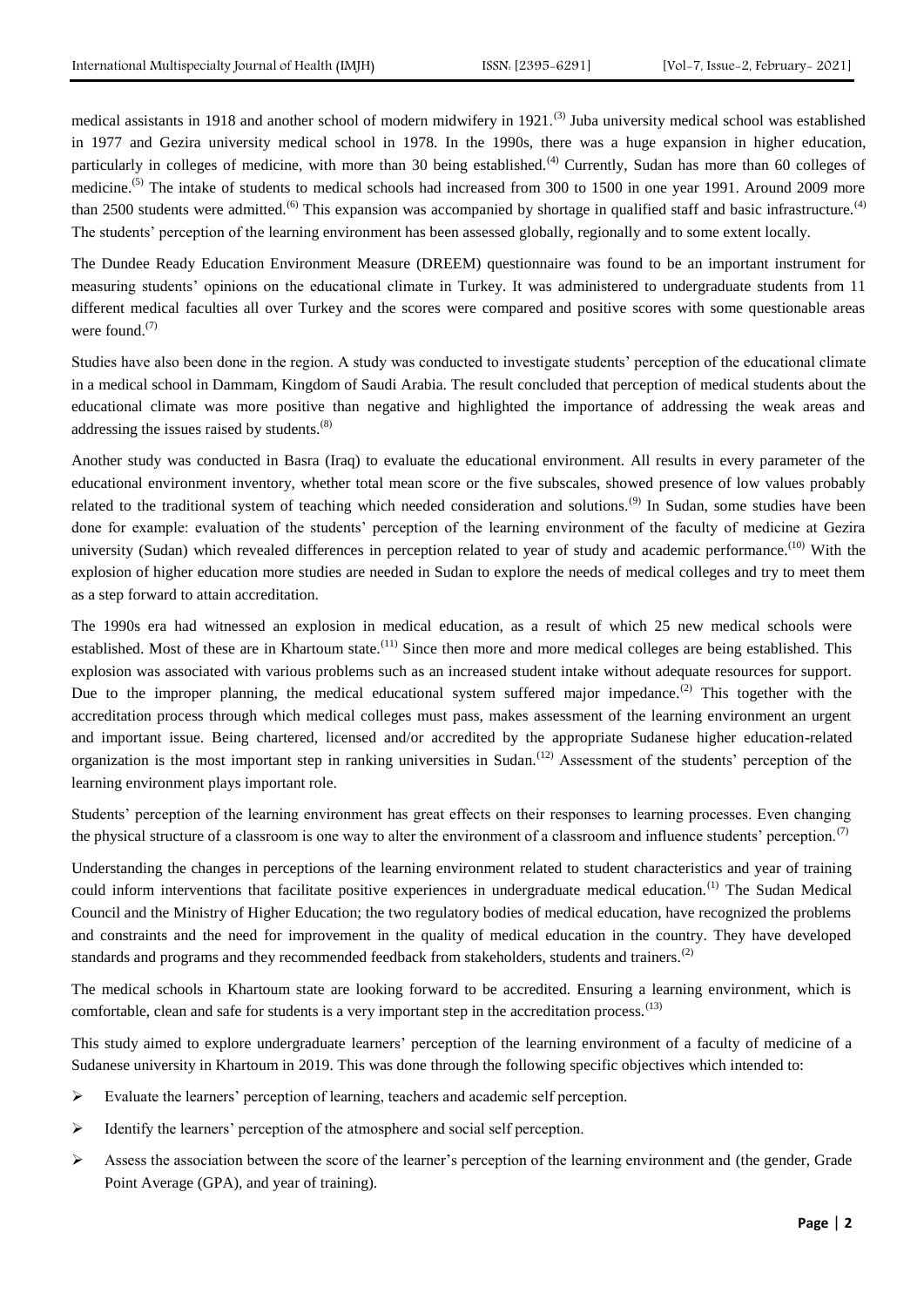# **II. MATERIALS AND METHODS**

# **2.1 Study design**:

Descriptive cross sectional study.

# **2.2 Study area**

The current study was done at the faculty of medicine at a Sudanese university, mainly to aid improvement in the way for accreditation.

The university is located in the urban setting of the metropolis of Khartoum. It offers courses and programs leading to officially recognized higher education degrees such as pre-bachelor degrees (i.e. certificates, diplomas, and associate or foundation degrees), bachelor degrees, master degrees, doctorate degrees in several areas of study. The faculty of medicine was established in the year 2000. The curriculum is innovative, problem based and integrated. Now after 20 years of its establishment, the faculty of medicine has expressed the need for assessment of perception of the medical students of the learning environment as a crucial step in improvement and hence, accreditation.

# **2.3 Study population**

Officially registered medical students of the  $2^{nd}$  -  $5^{th}$  class in the study area. Students get exposed to patients starting at the  $2^{nd}$ year. Their total number was 1144 student.

### **2.4 Sampling**

A calculated sample of 330 students was taken proportionately from each batch by systematic random sampling technique.

# **2.5 Data collection methods and tools**

The data was collected by self-administered questionnaire (modified DREEM i.e. the shortened DREEM). It is composed of 17 questions inquiring about the variables at the physical, social and psychological domains of the learning environment. The questionnaire was pretested for ambiguity and readability with a convenience sample. The questionnaire took about ten minutes to be completed. After this pretest the questions were adjusted to be clear and understandable.

Data collectors were well trained, a field supervisor was recruited, and in-office check was done immediately after receiving the data to ensure accuracy, correctness, completeness, and relevance.

## **2.6 Study variables**

## **2.6.1 The independent variables**

-Socio-demographic characteristics (age, gender, academic class, nationality, and last GPA).

### **2.6.2 The dependent variables fell within five domains**

- $\triangleright$  Perception of learning, SPL (teaching).
- Perception of teachers, SPT (concentration on the patients, preparedness…etc).
- Academic self perception, SAS (relevance to future career, problem solving skills…etc).
- Perception of the atmosphere, SPA (social interaction, motivation, enjoyment....etc).
- $\triangleright$  Social self perception, SSS (support, social life and accommodation).

### **2.7 Data management**

Data was analyzed using the Social Package for Social Science (SPSS). First descriptive statistics then bi-variate analysis (Ttest for numerical data) and ANOVA to test for the associations between students' satisfaction compared to their college year in the university. 95% confidence level was used and P value<0.05 was taken as significant. Mean and standard deviation of total DREEM score and five subscales were reported.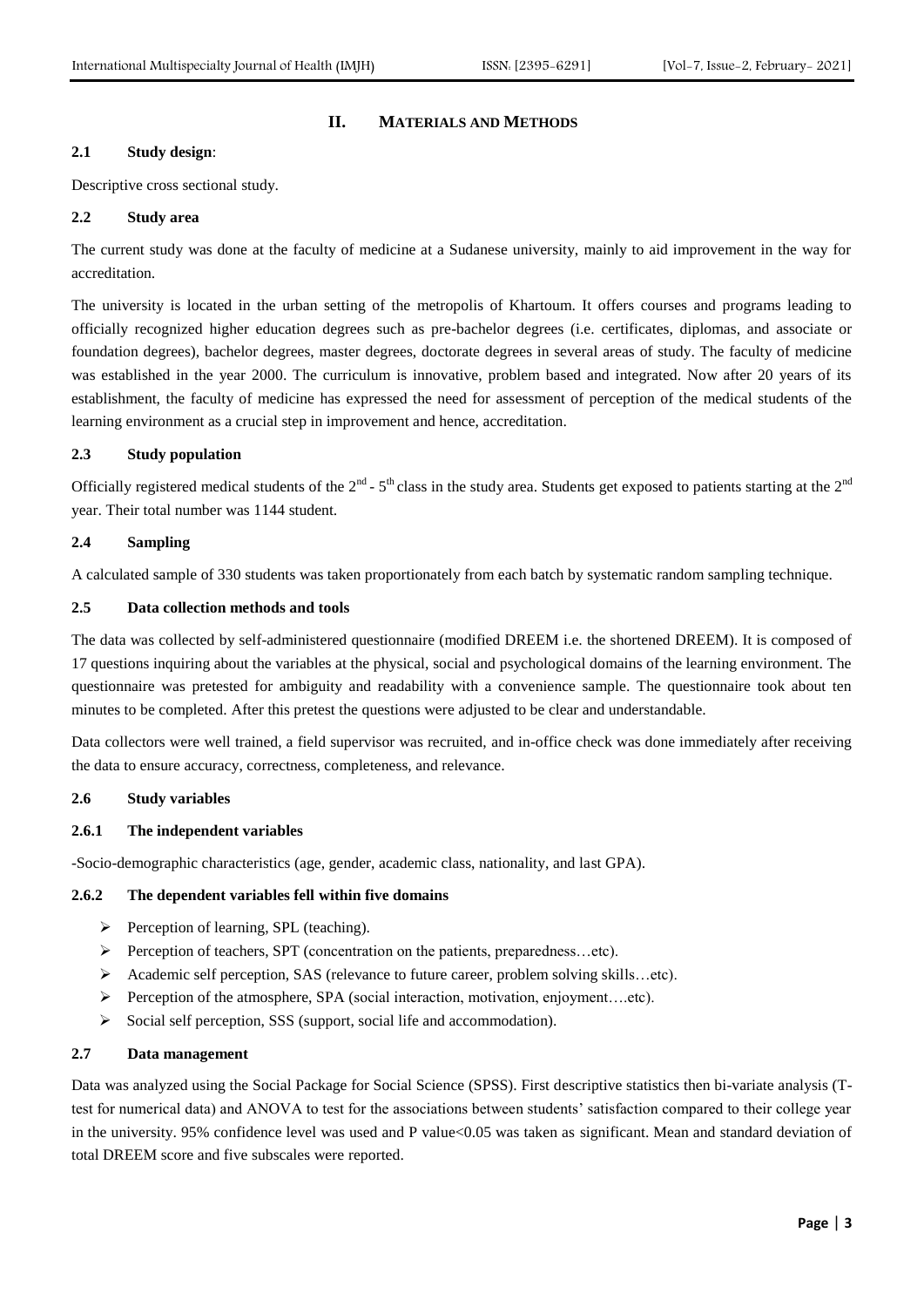| <b>Total score</b>                         | Interpretation              |  |  |
|--------------------------------------------|-----------------------------|--|--|
| $0-17$                                     | Very poor                   |  |  |
| 18-34                                      | Significant problem         |  |  |
| $35 - 51$                                  | More positive than negative |  |  |
| 52-68                                      | Excellent                   |  |  |
| Individual item(mean score)                | Interpretation              |  |  |
| $\leq$ 2                                   | Problem areas               |  |  |
| $2 - 3$                                    | Could be enhanced           |  |  |
| $\overline{\geq}3.5$                       | Real positive points        |  |  |
| <b>Subscales</b>                           | Interpretation              |  |  |
| <b>SPL</b>                                 |                             |  |  |
| $0 - 3$                                    | Very poor                   |  |  |
| $4 - 6$                                    | Negatively viewed teaching  |  |  |
| $7-9$                                      | A more positive perception  |  |  |
| $10 - 12$                                  | Teaching highly regarded    |  |  |
| <b>SAS</b>                                 |                             |  |  |
| $0 - 3$                                    | Feelings of total failure   |  |  |
| $4 - 6$                                    | Many negative aspects       |  |  |
| Feeling more on the positive side<br>$7-9$ |                             |  |  |
| $10 - 12$                                  | Confident                   |  |  |
| <b>SSS</b>                                 |                             |  |  |
| $0 - 3$                                    | Miserable                   |  |  |
| $\overline{4-6}$                           | Not a nice place            |  |  |
| $7-9$                                      | Not too bad                 |  |  |
| $10 - 12$                                  | Very good socially          |  |  |
| <b>SPT</b>                                 |                             |  |  |
| $0-3$                                      | Very poor                   |  |  |
| $4 - 6$                                    | Negatively viewed teaching  |  |  |
| $7-9$                                      | A more positive perception  |  |  |
| $10 - 12$                                  | Teaching highly regarded    |  |  |
| <b>SPA</b>                                 |                             |  |  |
| $0 - 5$                                    | Very poor environment       |  |  |
| $6 - 10$                                   | Many issues need changing   |  |  |
| $11 - 15$                                  | A more positive attitude    |  |  |
| $16 - 20$                                  | A good overall feeling      |  |  |

# **TABLE 1 AN ADAPTED APPROXIMATE GUIDE TO INTERPRET, THE DREEM TOTAL AND INDIVIDUAL SCORES ADAPTED FROM (S. MCALEER AND S. ROFF, 2001).**

#### **2.8 Ethical considerations**

Ethical approval was obtained from the ethical review board of the Education Development Center (Sudan Medical Specialization Board). Permission from the university administration was taken and consent was obtained from the participants. Approval to use the shortened DREEM was obtained from the inventor. The questionnaire was anonymous. The data was kept confidential. No information that point to the identity of the participants was disclosed.

# **III. RESULTS**

This study was conducted to identify undergraduate learners' perception of the learning environment of the faculty of medicine in a Sudanese university. The response rate was 95%

# **3.1 Alpha Coefficient reliability**

| <b>Reliability Statistics</b>       |    |  |  |  |  |
|-------------------------------------|----|--|--|--|--|
| Number of Items<br>Cronbach's Alpha |    |  |  |  |  |
| 0.838                               | 17 |  |  |  |  |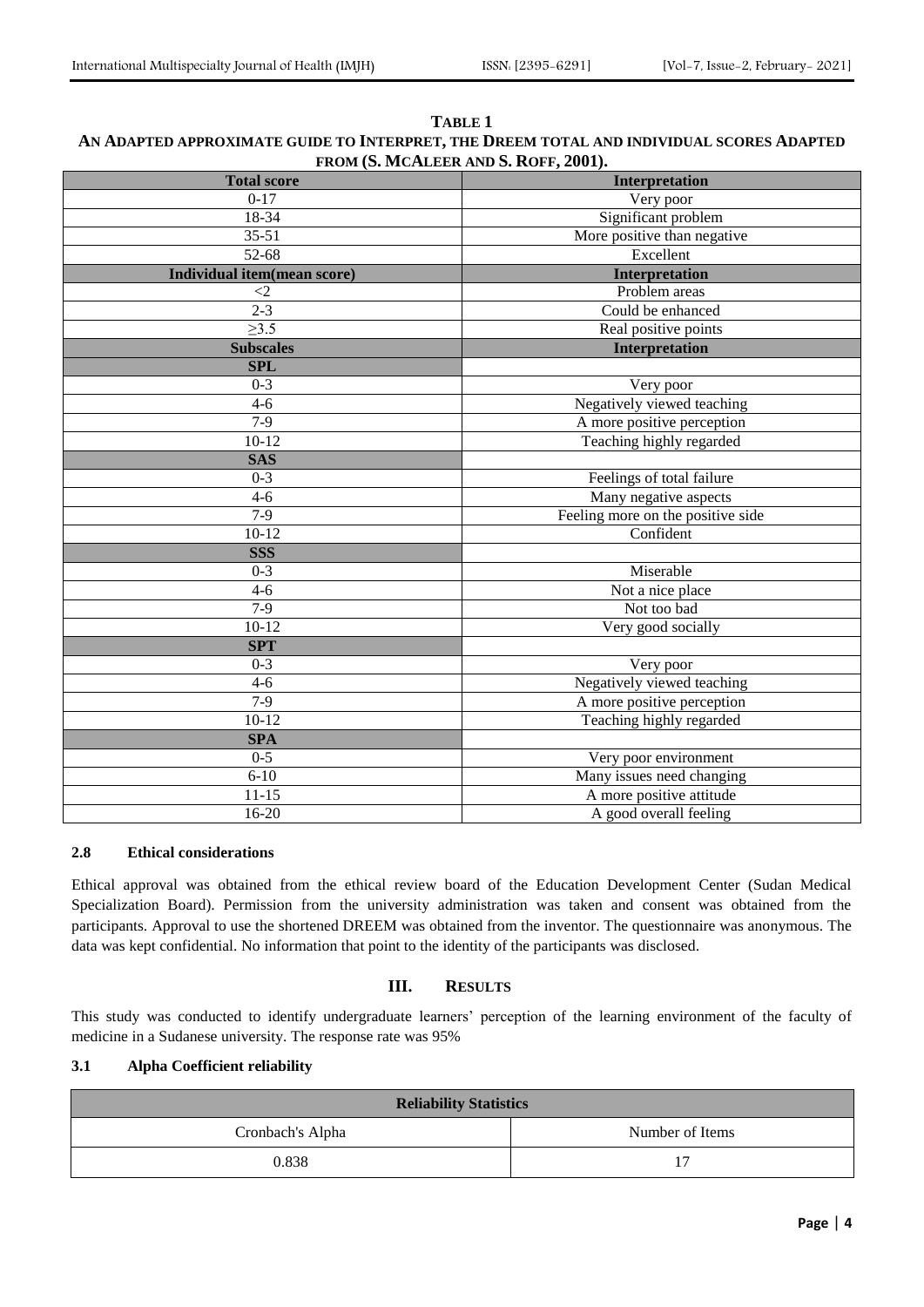Cronbach's Alpha indicated that the data collection tool was reliable and with deleting any item it became smaller which indicated that all the items in the questionnaire were adding to the reliability.

# **TABLE 2 BASIC DEMOGRAPHIC STATISTICS OF RESPONDENTS TO THE STUDY OF MEDICAL STUDENTS' PERCEPTION OF THE LEARNING ENVIRONMENT 2019**

| <b>Characteristics</b> | <b>Frequency</b> | (%)              |
|------------------------|------------------|------------------|
| <b>Gender</b>          |                  |                  |
| Male                   | 191              | 60.6             |
| Female                 | 122              | 38.8             |
| Missing                | $\overline{2}$   | 0.6              |
| Total                  | 315              | 100.0            |
| Age group              |                  |                  |
| 20 and less            | 143              | 45.4             |
| More than 20           | 169              | 53.6             |
| Missing                | 3                | $\mathbf{1}$     |
| Total                  | 315              | 100.0            |
| <b>Nationality</b>     |                  |                  |
| Sudanese               | 296              | 94.0             |
| Other                  | 19               | 6.0              |
| Total                  | 315              | 100.0            |
| <b>Year in school</b>  |                  |                  |
| Second                 | 72               | 22.9             |
| Third                  | 82               | 26.0             |
| Fourth                 | $\overline{75}$  | 23.8             |
| Fifth                  | 86               | 27.3             |
| Total                  | 315              | 100.0            |
| <b>Grade score</b>     |                  |                  |
| $3.5 - 4$              | 40               | 12.7             |
| $3 - 3.5$              | 125              | 39.7             |
| $2.5 - 3$              | 95               | 30.2             |
| $2.0 - 2.5$            | 36               | 11.4             |
| $\leq$ 2               | $\overline{8}$   | $2.5\,$          |
| Missing                | 11               | $\overline{3.5}$ |
| Total                  | 315              | 100.0            |

#### **3.2 The Overall and Subscales Results**

The mean of overall scores was 37.8 out of 68 that are more positive than negative. The mean SPL score was 5.97; mean SPT score, 7.40; mean SAS score, 7.03; mean SPA score, 10.87; and mean SSS score, 6.55.

According to the interpretation criteria in the adapted Roff's guideline, 2 out of 3 SPL, 2 out of 5 SPA items, and one out of 3 SSS items were identified as problem areas. In total, 5 out of 17 items were identified as problematic (Table 3).

| TABLE 3                                                                             |
|-------------------------------------------------------------------------------------|
| TOTAL AND SUBSCALE RESULTS OF M DREEM SURVEY OF MEDICAL STUDENTS' PERCEPTION OF THE |
| LEARNING ENVIRONMENT 2019                                                           |

| Subscales of mDREEM (number of items) | Min | <b>Max</b> | <b>Mean</b> | <b>SD</b> | <b>Number of problematic items</b> |
|---------------------------------------|-----|------------|-------------|-----------|------------------------------------|
| SPL(3)                                |     | 12         | 5.97        | 2.647     |                                    |
| SPT(3)                                |     | 12         | 7.40        | 2.381     |                                    |
| SAS(3)                                |     | 12         | 7.03        | 2.307     |                                    |
| SPA(5)                                |     | 20         | 10.87       | 3.963     |                                    |
| SSS(3)                                |     | 12         | 6.55        | 2.402     |                                    |
| Total 17 items                        |     |            | 37.83       | 10.271    |                                    |

*All responses were acquired using Likert scale (0–4).*

*m DREEM: modified Dundee Ready Educational Environment Measure.*

*SD: standard deviation.*

*SPL: students' perceptions of learning; SPT: students' perceptions of teachers; SAS: students' academic self-perceptions; SPA: students' perceptions of atmosphere; SSS: students' social self-perceptions.*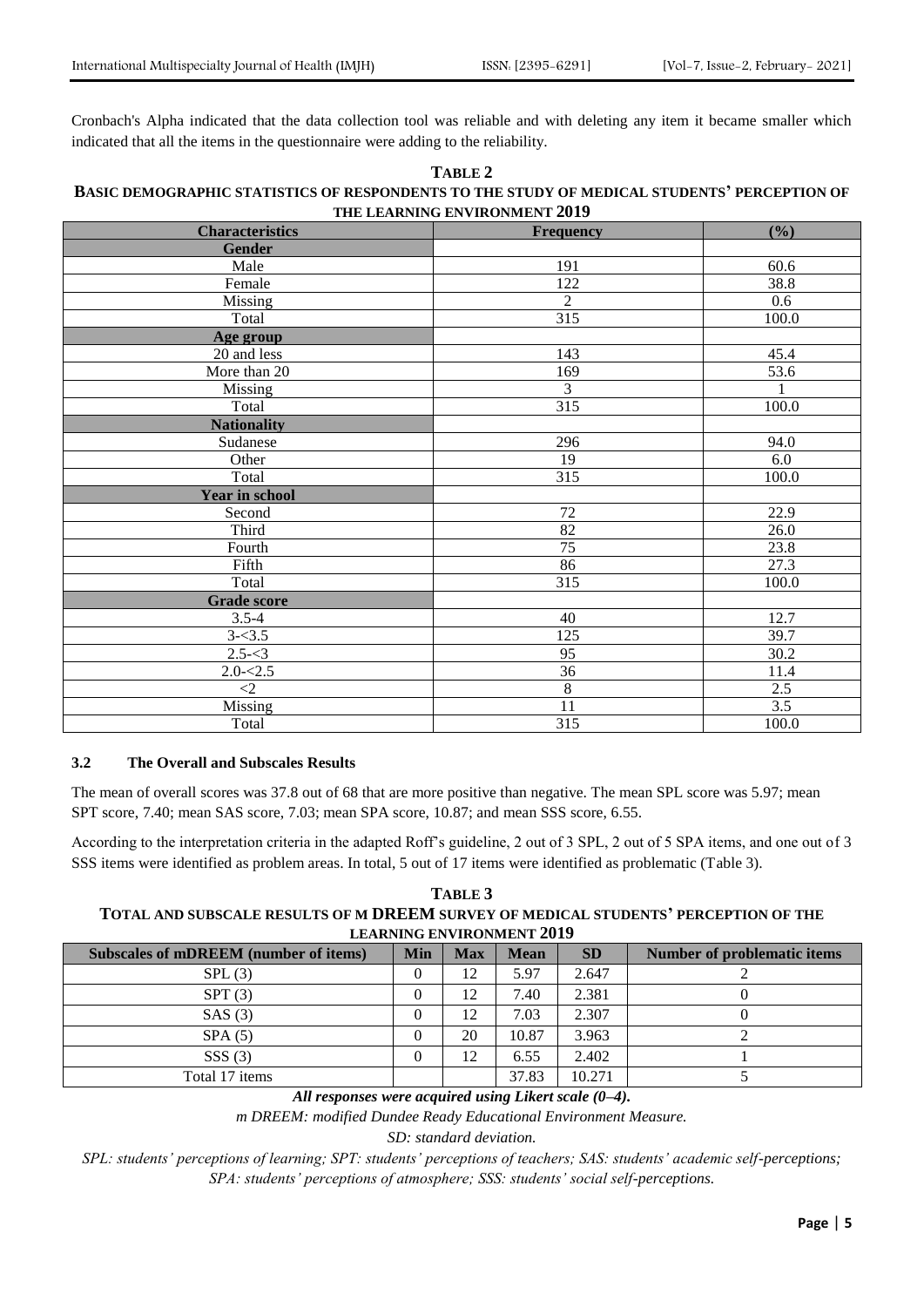| TABLE 4                                                                               |
|---------------------------------------------------------------------------------------|
| THE MEAN ITEM SCORES OF MEDICAL STUDENTS' PERCEPTION OF THE LEARNING ENVIRONMENT 2019 |

| <b>Item</b>                                                                                                                | <b>Mean score</b> |
|----------------------------------------------------------------------------------------------------------------------------|-------------------|
| <b>Student Perception of Learning (SPL):</b><br>The teaching is well focused                                               | 2.10              |
| The teaching helps to develop my confidence                                                                                | 1.98              |
| The teaching time is put to good use                                                                                       | 1.89              |
| <b>Student Perception of Teachers (SPT):</b><br>The teachers concentrate on the patient's needs during consultations       | 2.50              |
| The teachers give clear examples                                                                                           | 2.52              |
| The teachers are well prepared for their teaching sessions                                                                 | 2.38              |
| <b>Student Academic Self-Perception (SAS):</b><br>Last year's work has been a good preparation for this year's work        | 2.09              |
| My problem solving skills are being well developed                                                                         | 2.33              |
| Much of what I have to learn seems relevant to a career in healthcare                                                      | 2.61              |
| <b>Student Perception of Atmosphere (SPA):</b><br>There are opportunities for me to develop proper interaction with others | 2.49              |
| I feel comfortable in class socially                                                                                       | 2.53              |
| The enjoyment outweighs the stress of the program                                                                          | 1.87              |
| The atmosphere motivates me as a learner                                                                                   | 1.73              |
| I feel able to ask the questions I want                                                                                    | 2.26              |
| <b>Student Social Self-Perception (SSS):</b><br>There is a good support system for students who get stressed               | 1.08              |
| My social life is good                                                                                                     | 2.68              |
| My accommodation is pleasant                                                                                               | 2.81              |

*(Items with values under 2 are in bold).*

# **3.3 Subgroup Analysis**

| 1711112<br>m DREEM MEAN SCORE ACCORDING TO GENDER AMONG MEDICAL STUDENTS 2019 |            |            |       |       |  |  |
|-------------------------------------------------------------------------------|------------|------------|-------|-------|--|--|
| Male mean $(SD)$<br>Female mean(SD)<br>Subscales<br><i>p</i> value            |            |            |       |       |  |  |
| <b>SPL</b>                                                                    | 5.88(2.92) | 6.04(2.43) | .519  | 0.604 |  |  |
| <b>SPT</b>                                                                    | 7.32(2.51) | 7.48(2.26) | .592  | 0.554 |  |  |
| <b>SAS</b>                                                                    | 6.83(2.39) | 7.17(2.26) | 1.289 | 0.198 |  |  |

SPA 10.99(3.97) 10.85(3.95) -.302 0.763

SSS 6.75(2.49) 6.43(2.35) -1.144 0.254

# **TABLE 5**

There was no statistically significant difference between males and females regarding the sub-groups.

m DREEM: modified Dundee Ready Educational Environment Measure.

Statistics are expressed as mean (standard deviation SD). **P < 0.05 considered significant**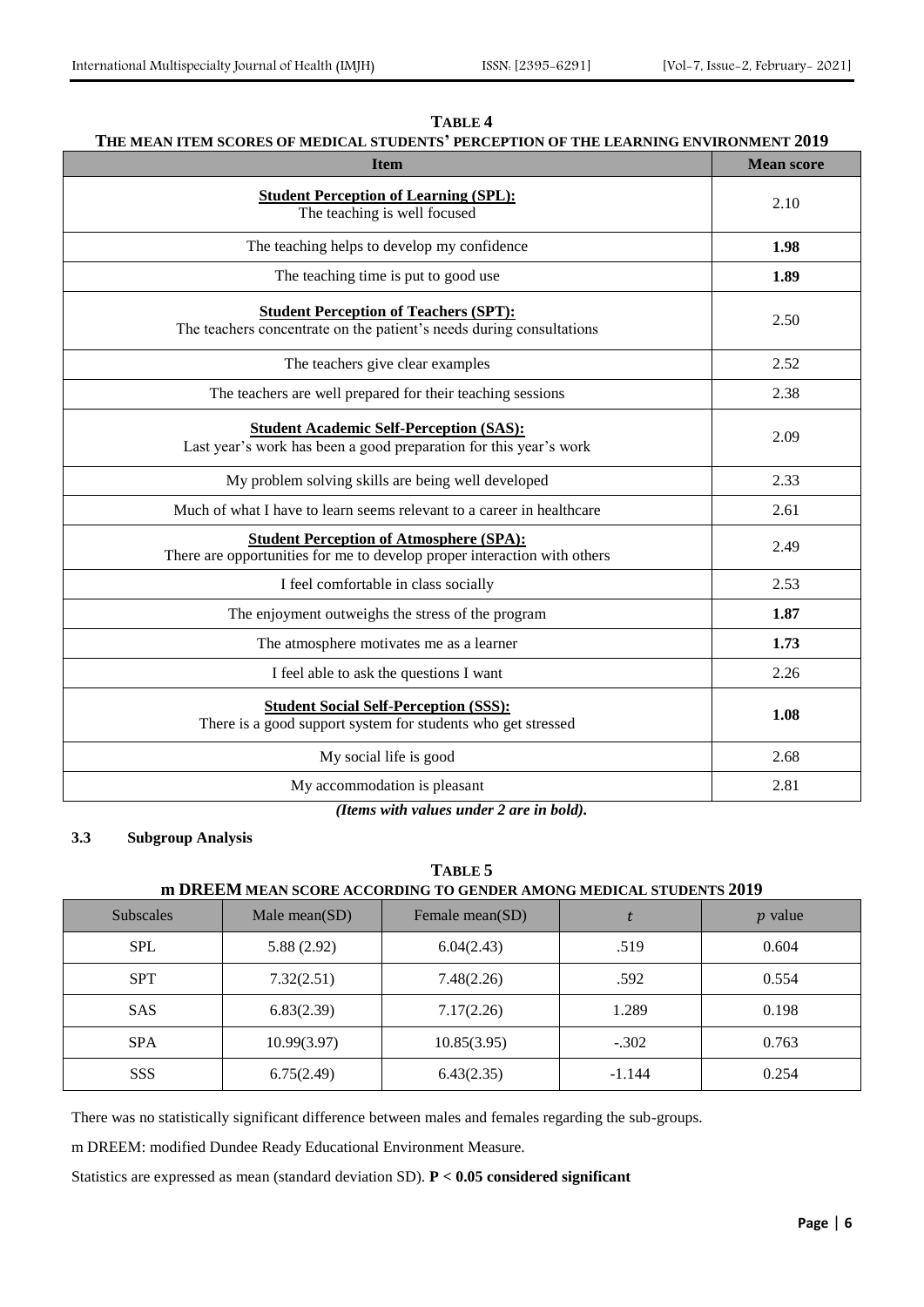| <b>ACHIEVEMENT AMONG MEDICAL STUDENTS 2019</b> |                                                              |                                    |                           |              |                |  |  |
|------------------------------------------------|--------------------------------------------------------------|------------------------------------|---------------------------|--------------|----------------|--|--|
|                                                | Grade scores of the previous semester (academic achievement) |                                    |                           |              |                |  |  |
| <b>Subscales</b>                               | Low score<br>${<}2.5$                                        | <b>Middle score</b><br>$2.5 - 3.5$ | <b>High score</b><br>>3.5 | <b>Total</b> | <b>P-value</b> |  |  |
| <b>SPL</b>                                     | 5.7(2.874)                                                   | 5.94(2.64)                         | 6.25(2.73)                | 5.94(2.68)   | 0.648          |  |  |
| <b>SPT</b>                                     | 6.98(2.454)                                                  | 7.40(2.39)                         | 8.03(2.24)                | 7.42(2.39)   | 0.129          |  |  |
| <b>SAS</b>                                     | 7.07(2.546)                                                  | 6.90(2.30)                         | 7.50(2.15)                | 7.01(2.32)   | 0.323          |  |  |
| <b>SPA</b>                                     | 10.05(4.38)                                                  | 10.84(3.89)                        | 12.00(3.81)               | 10.88(3.97)  | 0.076          |  |  |
| <b>SSS</b>                                     | 6.2(2.97)                                                    | 6.59(2.30)                         | 6.73(2.35)                | 6.55(2.41)   | 0.555          |  |  |
| <b>Total DREEM Score</b>                       | 5.7(2.87)                                                    | 5.94(2.64)                         | 6.25(2.73)                | 5.94(2.68)   | 0.130          |  |  |

# **TABLE 6 ASSOCIATION BETWEEN PERCEPTION OF LEARNING ENVIRONMENT SUBSCALES AND ACADEMIC**

There was no statistically significant association between perception of the learning environment and academic achievement  $(P-values >0.05)$ .

# **TABLE 7 m DREEM SCORE ACCORDING TO YEARS IN COLLEGE AMONG MEDICAL STUDENTS 2019**

|                  | <b>College years</b>           |                        |                                |                               |                          |  |  |  |
|------------------|--------------------------------|------------------------|--------------------------------|-------------------------------|--------------------------|--|--|--|
| <b>Subscales</b> | <b>Second year</b><br>Mean(SD) | Third year<br>Mean(SD) | <b>Fourth</b> year<br>Mean(SD) | <b>Fifth</b> year<br>Mean(SD) | <b>TOTAL</b><br>Mean(SD) |  |  |  |
| <b>SPL</b>       | 6.19(2.66)                     | 5.27(2.91)             | 5.61(2.51)                     | 6.76(2.27)                    | 5.97(2.65)               |  |  |  |
| <b>SPT</b>       | 7.35(2.20)                     | 6.98(2.54)             | 7.04(2.41)                     | 8.17(2.19)                    | 7.40(2.38)               |  |  |  |
| <b>SAS</b>       | 7.10(1.92)                     | 6.62(2.60)             | 6.64(2.38)                     | 7.71(2.11)                    | 7.03(2.31)               |  |  |  |
| <b>SPA</b>       | 11.82(3.43)                    | 10.00(3.95)            | 10.29(4.27)                    | 11.42(3.92)                   | 10.87(3.96)              |  |  |  |
| <b>SSS</b>       | 6.96(2.51)                     | 6.65(2.23)             | 6.13(2.43)                     | 6.49(2.41)                    | 6.55(2.40)               |  |  |  |

*m DREEM: modified Dundee Ready Educational Environment Measure. Statistics are expressed as mean (standard deviation).*

| TABLE 8                                                                   |                              |                                                                                                        |                   |                   |          |              |  |  |  |
|---------------------------------------------------------------------------|------------------------------|--------------------------------------------------------------------------------------------------------|-------------------|-------------------|----------|--------------|--|--|--|
| <b>DIFFERENCE BETWEEN THE SUBGROUPS MEANS AMONG MEDICAL STUDENTS 2019</b> |                              |                                                                                                        |                   |                   |          |              |  |  |  |
| <b>Independent Samples Test</b>                                           |                              |                                                                                                        |                   |                   |          |              |  |  |  |
|                                                                           | t-test for Equality of Means |                                                                                                        |                   |                   |          |              |  |  |  |
|                                                                           |                              | 95% Confidence Interval of the<br><b>Std. Error</b><br><b>Mean</b><br>Sig. $(2 -$<br><b>Difference</b> |                   |                   |          |              |  |  |  |
|                                                                           |                              | tailed)                                                                                                | <b>Difference</b> | <b>Difference</b> | Lower    | <b>Upper</b> |  |  |  |
| Perception of Learning<br>(SPL)                                           | .519                         | .604                                                                                                   | .165              | .317              | $-.460$  | .790         |  |  |  |
| Perception of Teachers<br>(SPT)                                           | .592                         | .554                                                                                                   | .162              | .274              | $-.377$  | .701         |  |  |  |
| Academic Self-Perception<br>(SAS)                                         | 1.289                        | .198                                                                                                   | .345              | .268              | $-.182$  | .872         |  |  |  |
| Perception of Atmosphere<br>(SPA)                                         | $-.302$                      | .763                                                                                                   | $-.138$           | .459              | $-1.041$ | .764         |  |  |  |
| Social Self-Perception<br>(SSS)                                           | $-1.144$                     | .254                                                                                                   | $-.320$           | .279              | $-.869$  | .230         |  |  |  |

No statistically significant differences between the means in each subgroup area.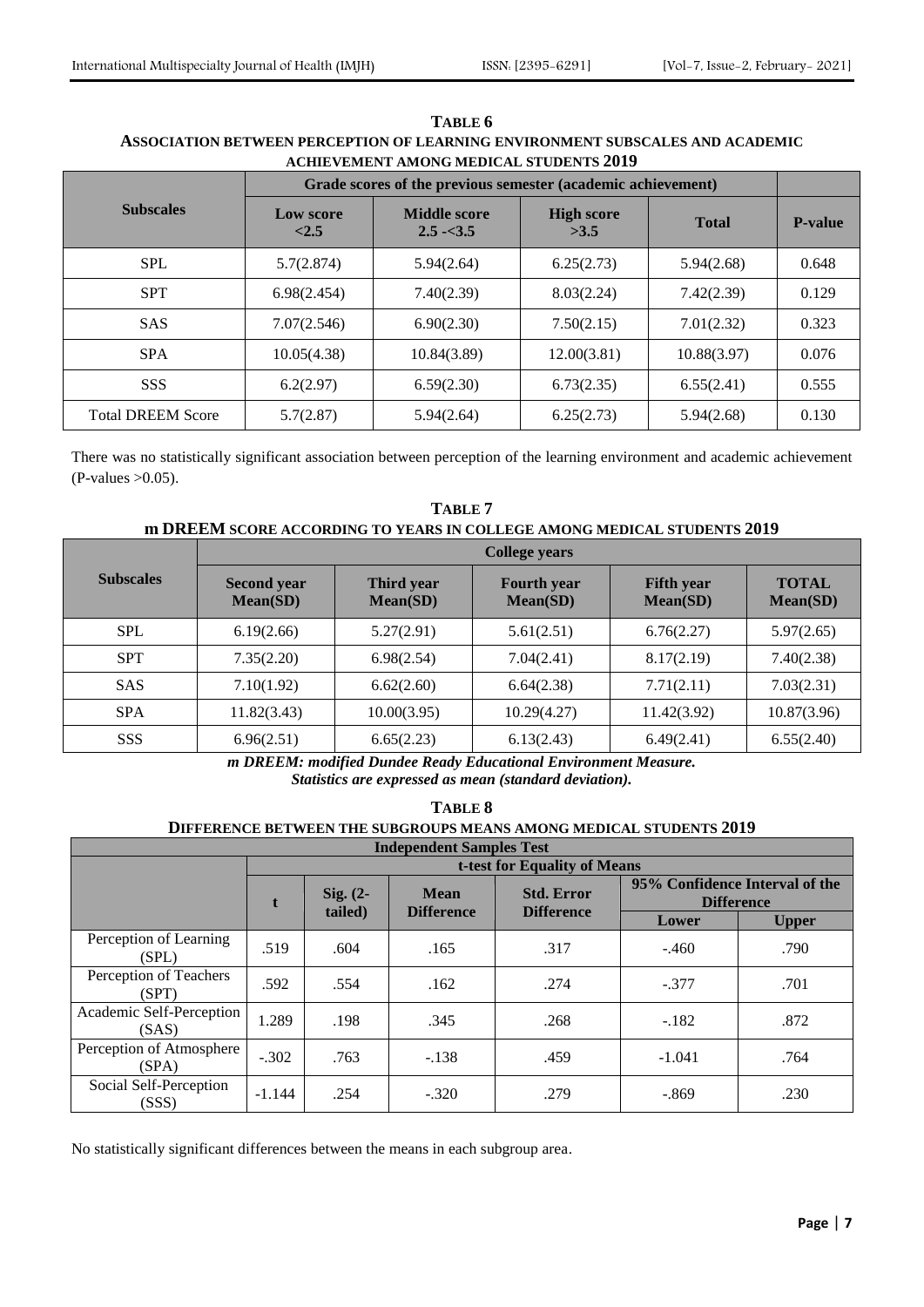| <b>Details</b>                          | F     | $P-$<br>value | <b>Note</b>                                                                                                                                                     |
|-----------------------------------------|-------|---------------|-----------------------------------------------------------------------------------------------------------------------------------------------------------------|
| Perception of Learning $5.282$<br>(SPL) |       | 0.001         | The difference is mostly clear between fifth year students compared to third year<br>students. As students progress their satisfaction most probably increases. |
| Perception of Teachers<br>(SPT)         | 4.641 | 0.003         | The difference is mostly clear between fifth year students compared to third year<br>students. As students progress their satisfaction most probably increases. |
| Academic Self-<br>Perception (SAS)      | 4.199 | 0.006         | The difference is mostly clear between fifth year students compared to third year<br>students. As students progress their satisfaction most probably increases. |
| Perception of<br>Atmosphere (SPA)       | 3.878 | 0.010         | The difference is mostly clear between second year students compared to third year<br>students. There seems to be no clear trend across the college years.      |
| Social Self-Perception<br>(SSS)         | 1.523 |               | 0.208   No statistically significant difference.<br>$-th$<br>- - <i>rd</i>                                                                                      |

**TABLE 9 ANOVA ANALYSIS OF STUDENTS' SATISFACTION COMPARED TO THEIR COLLEGE YEAR** 

*The significant differences were found between 5th and 3rd years*

# **IV. DISCUSSION**

This study was conducted to assess the undergraduate medical students' perceptions of the learning environment at a Sudanese university in 2019. 315 self-administered questionnaires (m DREEM) were analyzed.

Almost two thirds (60.6%) of the participants were males. This result may be due to the fact that stratification by gender was not done at the sampling phase, however this point was paid attention to during data analysis and gender was not a statistically significant factor in perception of the learning environment. Some of the studies had done locally found dominance of females in the Sudanese medical schools. In the study done by Awad Mohamed Ahmed, it was argued that; the majority of students in the medical schools in Sudan are females (more than 60%) and he discussed how this can affect the medical profession in the future. <sup>(4)</sup> Another study mentioned that the higher education revolution in Sudan has opened the door for more females to engage in higher education institutions.<sup> $(14)$ </sup> A study conducted in Egypt also found two thirds of the participants as females.<sup>(15)</sup> The reverse of this gender proportion was found in a study conducted in Riyadh Saudi Arabia, where more than two thirds of the students were males. $(16)$ 

The mean of overall scores was 37.8 out of 68 that is more positive than negative. This is an encouraging result regarding accreditation. Most of the studies found similar result, the students' perception of the learning environment being more positive than negative overall, in a study conducted in Spain, where podiatric medical students declared that in general the educational environment was more positive than negative in their school, according to the DREEM questionnaire. However, although the results were on the whole good, some areas need to be revised to make improvements.<sup>(17)</sup> In a medical college in Mumbai (India), the students reported an overall positive perception of the medical educational environment. Problem areas including the research priorities were identified and this has led to preparation of an action plan to improve the situation.<sup>(18)</sup> In a study conducted in Malaysia, the medical students positively perceived their learning environment. Some low-scoring areas of the learning environment were also identified, which required improvement.<sup>(19)</sup> DREEM was used to assess students' perception of the learning environment at Habib medical school in Uganda and the mean overall score was also more positive than negative. $(20)$ 

Regarding the subscale results 5 out of the 17 subscales were problematic and were in need for improvement. This pointed out the specific needy areas in order to concentrate the efforts and resources towards the improvement of these areas. The areas needing improvement were found within: students' perceptions of learning, students' perceptions of the atmosphere, and students' social self-perceptions. The exact items included teaching aid to develop students' confidence, teaching timemanagement, enjoyment, motivation and stress management mechanisms. The above mentioned studies from Spain $(17)$ , India <sup>(18)</sup> and Malaysia also highlighted needy areas that needed improvement and in India an actual action plan yielded from the study done.

This result also coincides with the remarks from local studies: Ahmed Hassan Fahal highlighted in a study, some of the weaknesses facing medical education in Sudan and which may have affected the learning environment of medical schools. He gave examples such as problems of limited number of qualified trainers, the admission policies and the budget.  $^{(2)}$  Awad Mohamed Ahmed had also given some reasons for constraints in the medical learning environment such as issues related to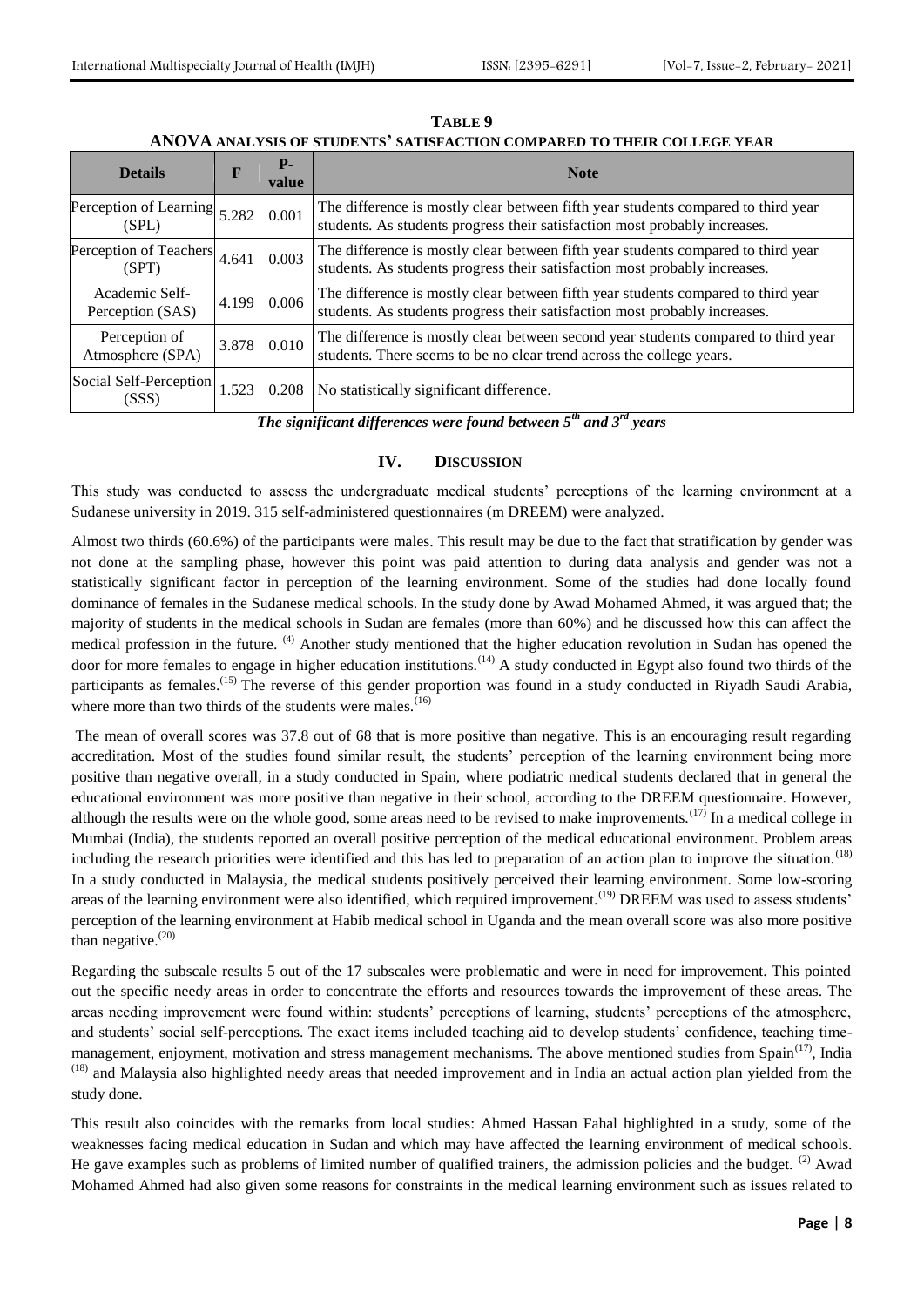teaching and others related to the teachers.<sup>(4)</sup> Yasin Abdalla Eltayeb Elhadary related issues of the learning in Sudanese universities to the huge expansion in higher education.<sup> $(14)$ </sup> So the weaknesses in the subscale areas may be attributed to the rapid expansion in higher education which makes the concentration focused on the teaching process without paying attention to the above mentioned important issues from the students' stand point.

Further subgroup analysis did not reveal statistically significant results between males and females as regarding perception of the learning environment in its five domains (P values  $> 0.05$ ), as mentioned earlier. This absence of differences with regard to gender may be due to the fact that the needy areas raised are of equal importance to both sexes. The study done at Victoria University, Melbourne, Australia agreed with this argument, actually the results from that study were quite interesting, no statistically significant difference was demonstrated between genders for the total DREEM score or subscale scores  $(p > 0.13)$ . The effect size was  $d = 0.04$ . However, statistically significant differences were noted at the item level for gender,<sup>(21)</sup> this may be due to different issues raised in that study and further analysis of the data down to the item level.

There was no statistically significant association between perception of the learning environment and grade point average (GPA) which reflects academic achievement. This may be due to the fact that most of the students were having average GPAs which was reflected in the absence of extreme variations in perception of the learning environment when comparison was done from this view. This result agreed with a result from a study conducted in Malaysia, which concluded that, no relationship between the students' perception of the academic environment and their academic performance was found, pvalue was  $> 0.05$ .<sup>(19)</sup>

Analysis of students' satisfaction compared to their year in college revealed that the significant differences were found between  $5<sup>th</sup>$  and  $3<sup>rd</sup>$  years. This result also revealed growth through the years as regarding perception of the learning environment. This may be due to the fact that students get used to the campus in which they learn. This contradicts the Spanish study, which did not find any association with regard to students' academic level, this may be attributed to differences in context. $(17)$ 

# **V. LIMITATIONS OF THE STUDY**

- $\triangleright$  Single center study: Although it's a diagnostic study for the sake of shedding light upon the strengthen to augment them and the weaknesses to amend them. Despite this, a multicenter study would provide more information and enable intercenter comparison.
- Using the modified DREEM: many people are familiar with the original DREEM especially the total score as it has been used since a long time ago. More concentration is needed to the interpretation of the modified DREEM.

#### **VI. CONCLUSION**

Undergraduate medical students' perception of the learning environment at a Sudanese university was positive more than negative. There were some areas in need for improvement. There was no significant gender difference of perception at subscale level. Differences in academic achievement were not significantly associated with differences in perception of the learning environment. The most significant difference in perception of the learning environment was between fifth and third year with probable growth across the academic years.

#### **VII. RECOMMENDATIONS**

- $\triangleright$  The administration of the university to consider amendment of the needy areas.
- $\triangleright$  The students to work in collaboration with the administration to improve the learning environment.
- $\triangleright$  Further research is needed including qualitative data to study the learning environment problems in more depth.
- Studies including more than one center were recommended to facilitate comparison.

#### **REFERENCES**

- <span id="page-8-0"></span>[1] Dunham L , Gruener G, Cichoskikelly E, Deitz J, Elliott D, Stuber ML, Skochelak SE. Medical Student Perceptions of the Learning Environment in Medical School Change as Students Transition to Clinical Training in Undergraduate Medical School. Teaching and learning in Medicine. 2017 Mar 20;29(4):383-91.
- <span id="page-8-1"></span>[2] Fahal AH. Medical Education in the Sudan: Its strengths and Weaknesses. Medical Teacher. 2007;29:910-4.